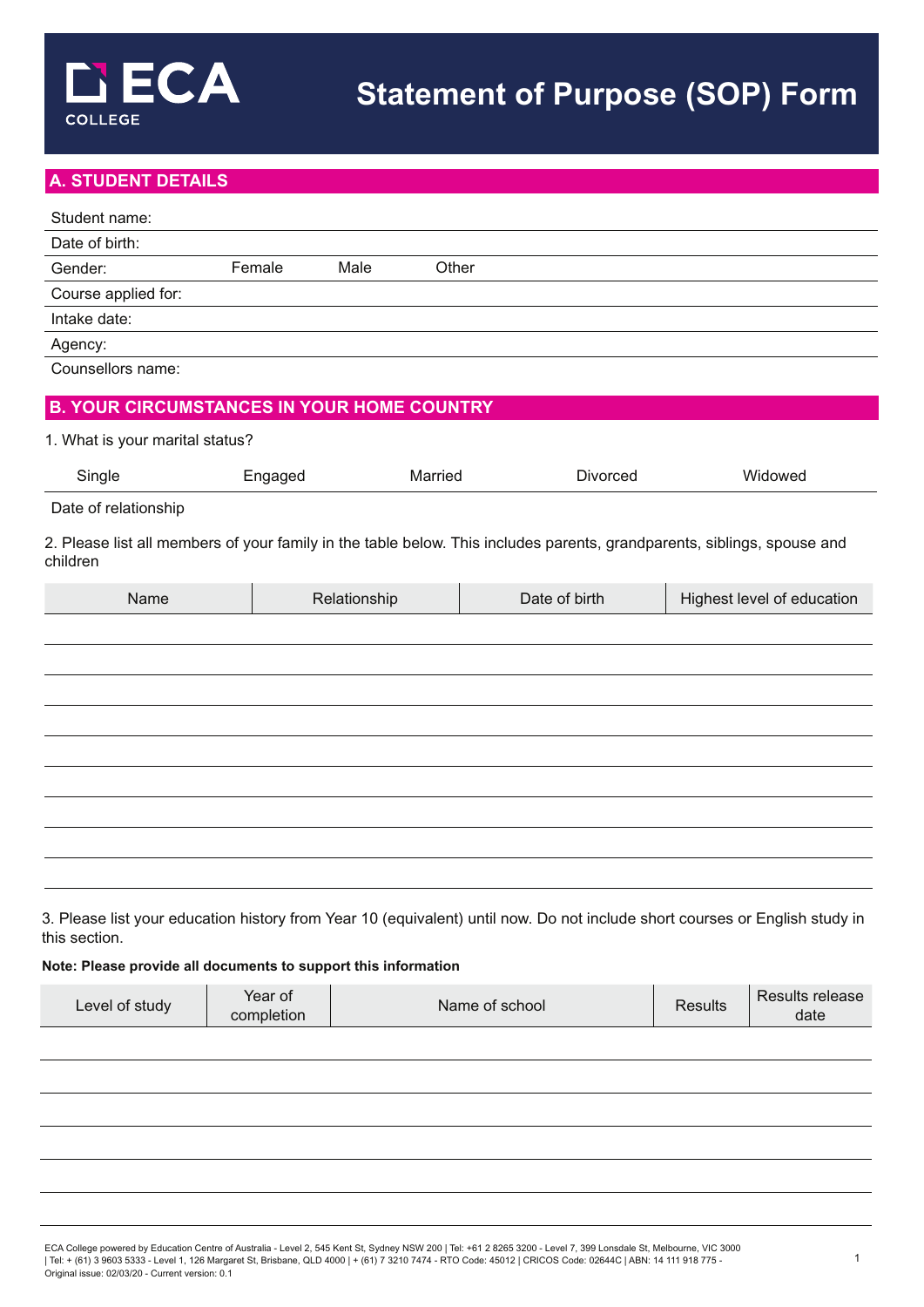

4. Please list your activities since you completed your studies. This can be anything you have been doing since you<br>finished studying other than working. If you do not have any information to provide here, write NA in the

| Activity | Start | Finish |
|----------|-------|--------|
|          |       |        |
|          |       |        |
|          |       |        |
|          |       |        |

5. If you have been working, please list your work history below. If you do not have any information to provide here, write NA in the first field.

**Note: You may be asked to provide genuine supporting documents. If you cannot provide supporting documents, do not list employment here.**

| Start date | End date | Role | Salary |
|------------|----------|------|--------|
|            |          |      |        |
|            |          |      |        |
|            |          |      |        |
|            |          |      |        |
|            |          |      |        |
|            |          |      |        |
|            |          |      |        |

6. If you have gaps of more than 12 months, what have you been doing?

**Note: This question should only be answered if there are gaps of more than 12 months after answering questions 3, 4 and 5. If no, write NA**

7. When did you decide to undertake further study?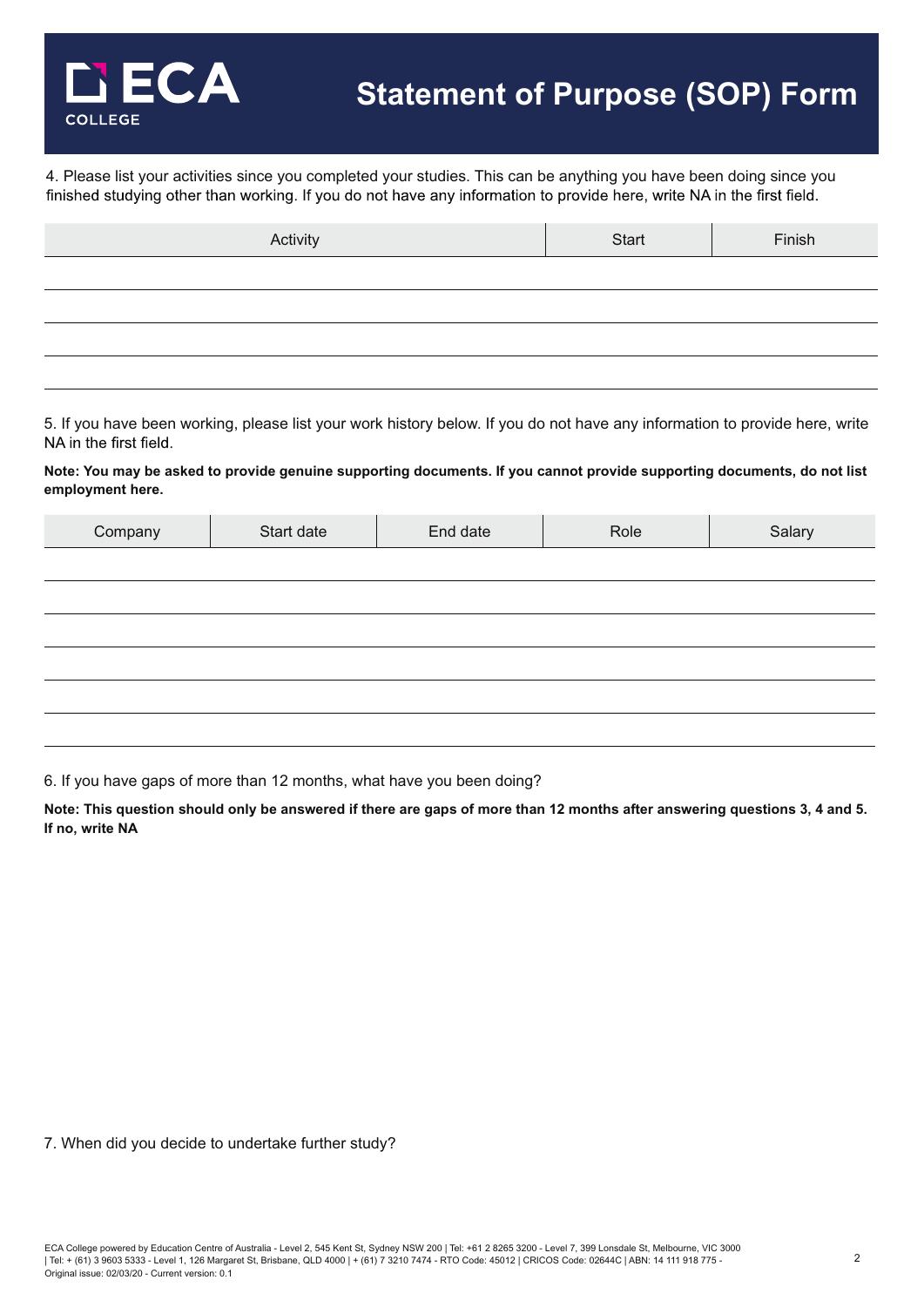

8. Why did you decide to undertake further study?

- 9. How did you research your study options in your home country?
- 10. What did you learn about your study options in your home country?
- 11. Why did you decide not to study in your home country?
- 12. What are your ties to your home country? Please include any family, financial or community ties in this answer.

| 13. Do you have military service commitments? | <b>YFS</b> | NO. |
|-----------------------------------------------|------------|-----|
|                                               |            |     |

14. Do you have any criminal history? The MO

# **C. YOUR POTENTIAL CIRCUMSTANCES IN AUSTRALIA**

15. If you are married, what will your spouse do while you are in Australia? If you do not have any information to provide here, write NA.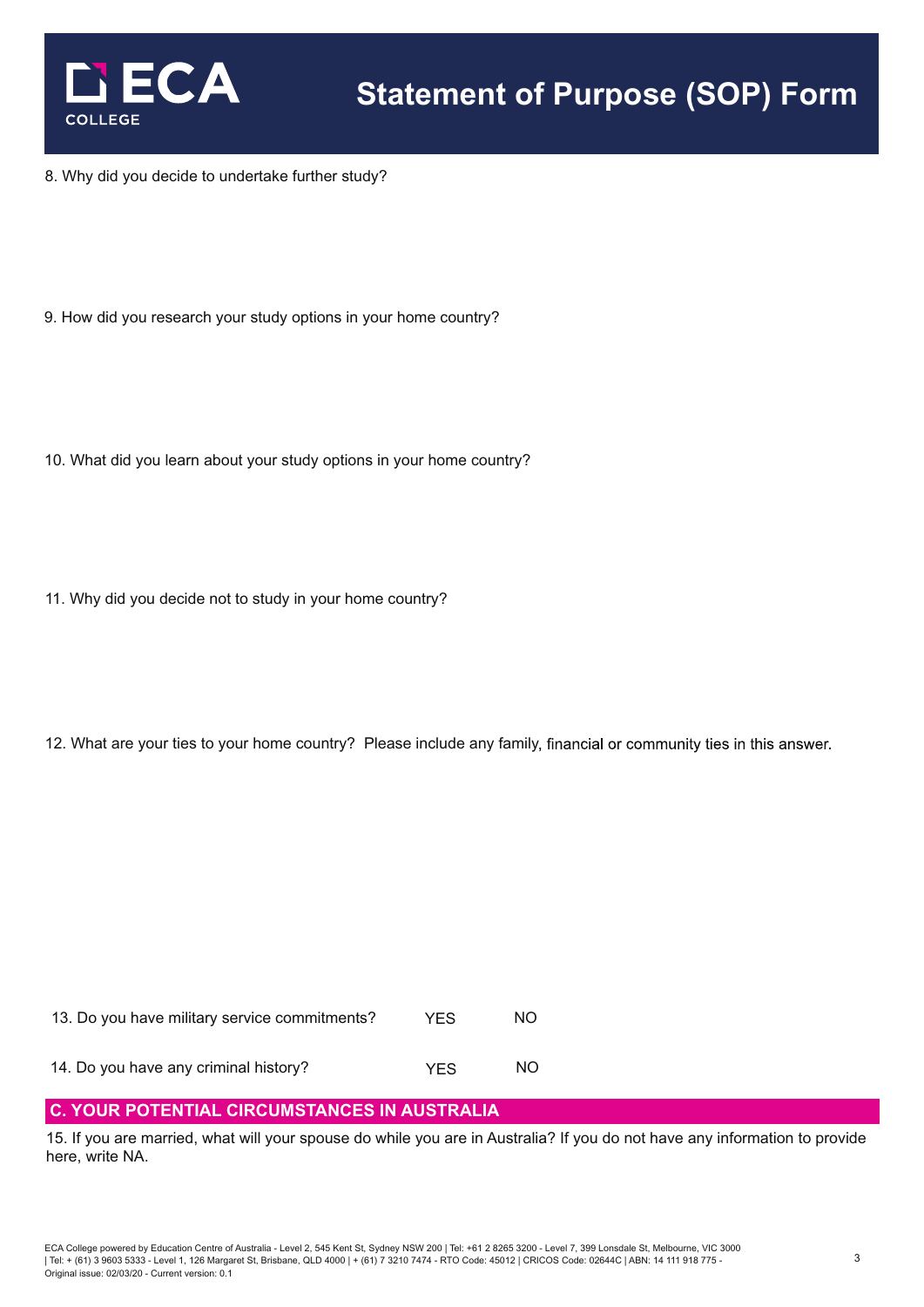

16. If you have children, what will they do while you are in Australia? If you do not have any information to provide here, write NA

#### 17. Other than Australia, what countries did you research before you decided to study in Australia?

| Country:                                                                                                                                                       |  |
|----------------------------------------------------------------------------------------------------------------------------------------------------------------|--|
| Country:                                                                                                                                                       |  |
| Country:                                                                                                                                                       |  |
| Country:<br>$\mathcal{L}_{\mathcal{A}}$ and $\mathcal{L}_{\mathcal{A}}$ are the set of the set of the set of the set of the set of $\mathcal{L}_{\mathcal{A}}$ |  |

18. How did you research these countries?

19. What did you learn about these countries?

20. How did you research Australia?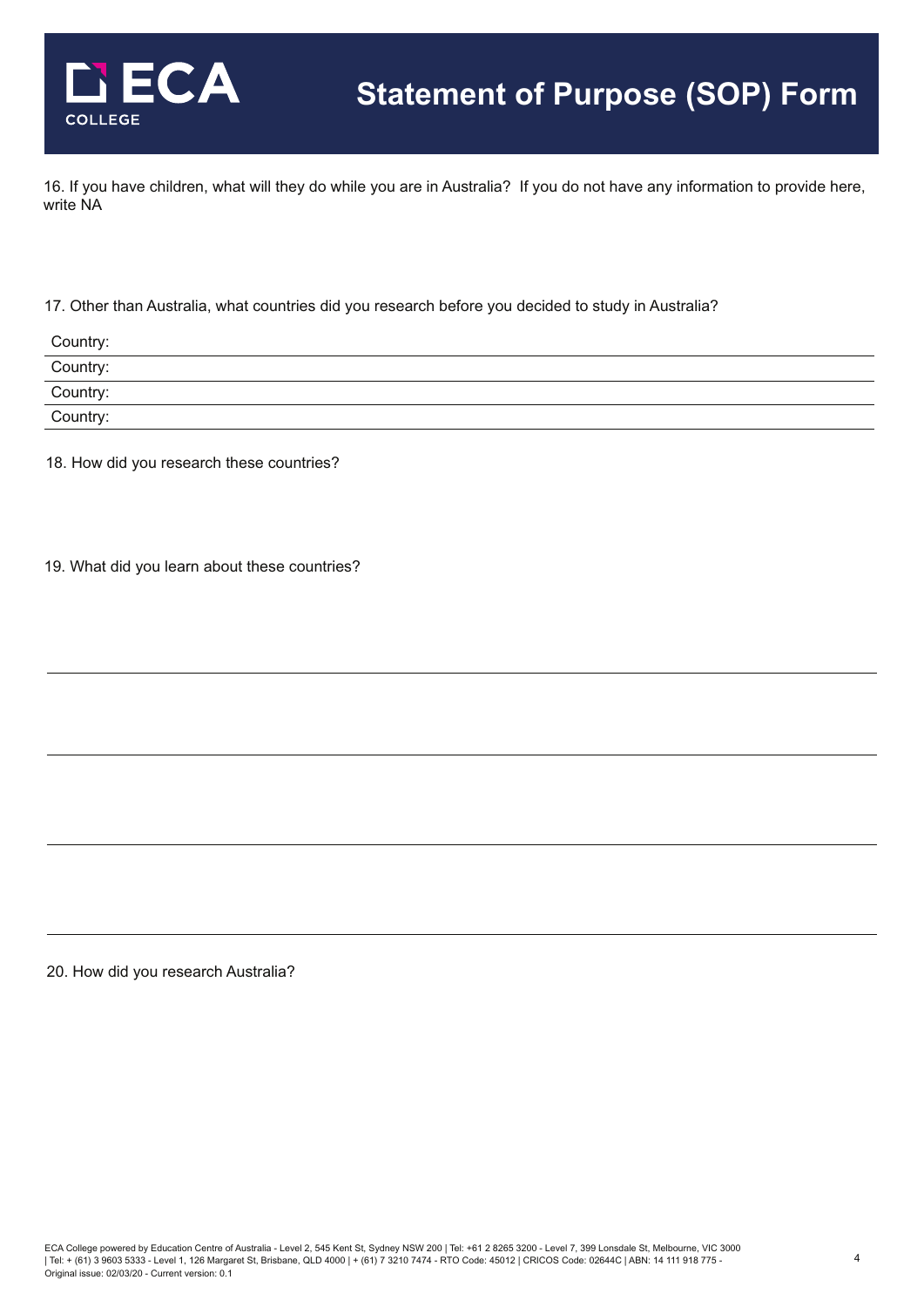

#### 21. What did you learn about Australia during your research?

22. Why did you choose Australia?

### 23. Which providers did you apply to in Australia?

| Provider | Course name | Did you receive an offer? |
|----------|-------------|---------------------------|
|          |             |                           |
|          |             |                           |
|          |             |                           |
|          |             |                           |
|          |             |                           |

24. How did you research ECA?

25. Why did you choose this provider?

26. Which course will you be studying?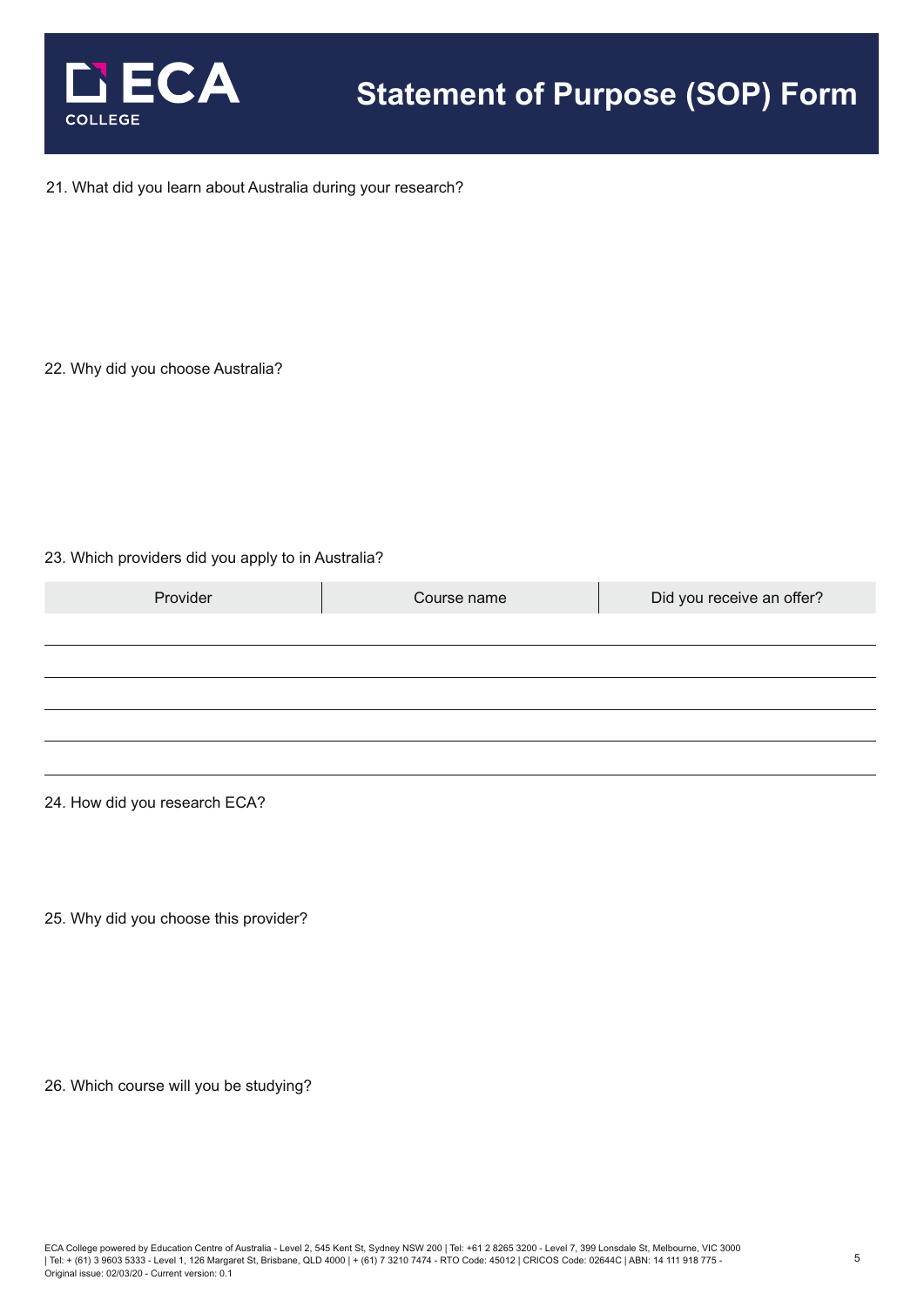

27. Why did you choose this course?

#### 28. Which 3 subjects interest you the most?

| Subject name                      |                 |           | What interests you about this subject? |  |
|-----------------------------------|-----------------|-----------|----------------------------------------|--|
|                                   |                 |           |                                        |  |
|                                   |                 |           |                                        |  |
|                                   |                 |           |                                        |  |
| 29. What city will you study in?  | <b>Brisbane</b> | Melbourne | Sydney                                 |  |
| 30. Why did you choose this city? |                 |           |                                        |  |

31. List the family living in Australia and the city the live in. If you do not have any information to provide here, write NA

| Name | Relationship | City they live in | What visa are they on? |
|------|--------------|-------------------|------------------------|
|      |              |                   |                        |
|      |              |                   |                        |
|      |              |                   |                        |
|      |              |                   |                        |
|      |              |                   |                        |

32. Where will you live while you are studying?

| <b>D. VISA HISTORY</b>                   |           |             |      |
|------------------------------------------|-----------|-------------|------|
| 33. Please list your visa history below: |           |             |      |
| Country                                  | Visa type | Visa status | Year |
|                                          |           |             |      |
|                                          |           |             |      |
|                                          |           |             |      |
|                                          |           |             |      |
|                                          |           |             |      |
|                                          |           |             |      |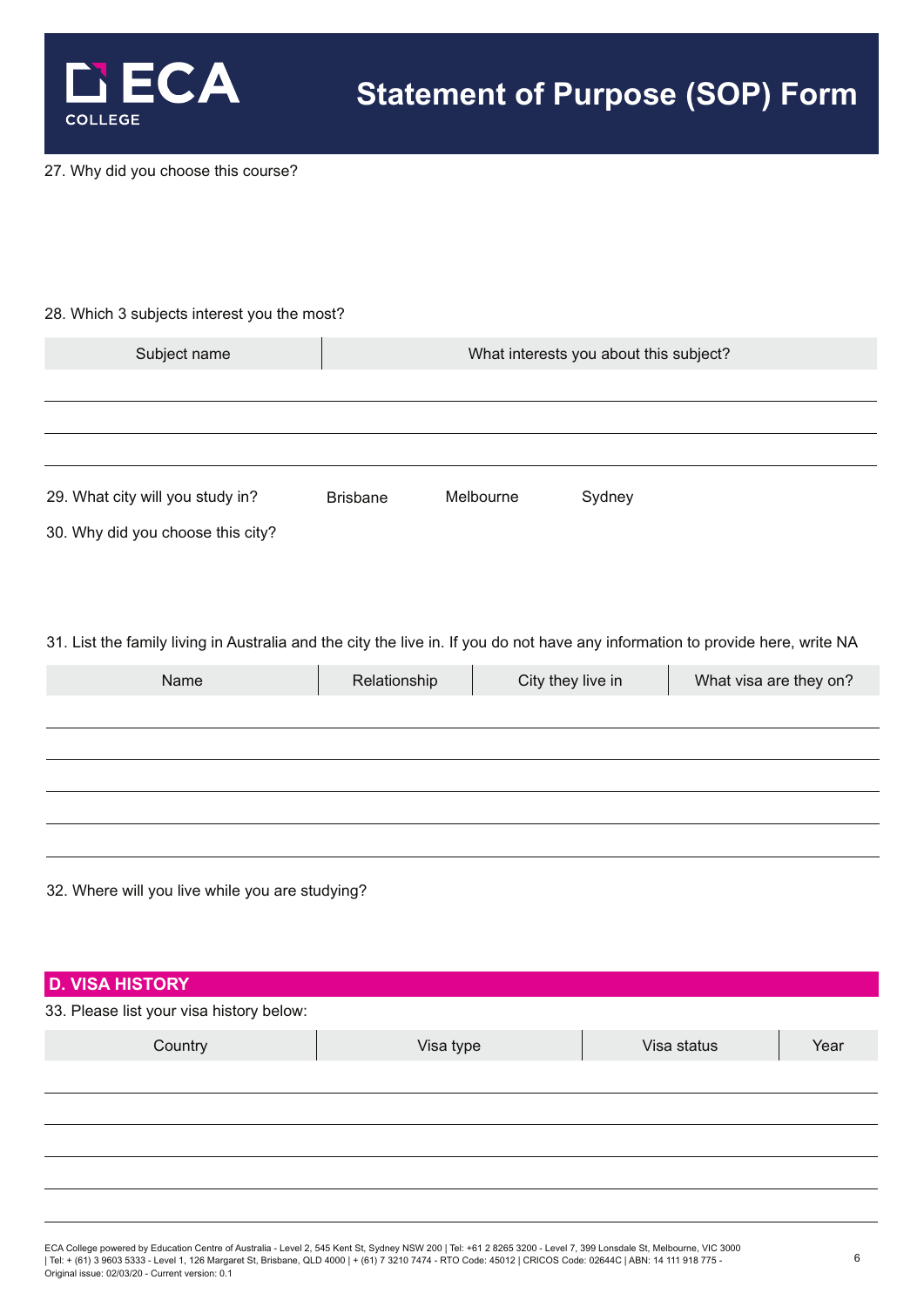

34. If you have a history of visa rejections or non-compliance, please provide information to support why this will not be an issue moving forward.

#### 35. Please list your family visa history below:

| Relationship | Country | Visa type | Visa status | Year |
|--------------|---------|-----------|-------------|------|
|              |         |           |             |      |
|              |         |           |             |      |
|              |         |           |             |      |
|              |         |           |             |      |
|              |         |           |             |      |

## **E. VALUE OF THE COURSE TO YOUR FUTURE**

36. How does this course fit with your study / employment history?

37. How will this course benefit your future?

38. What will you do when you finish this course?